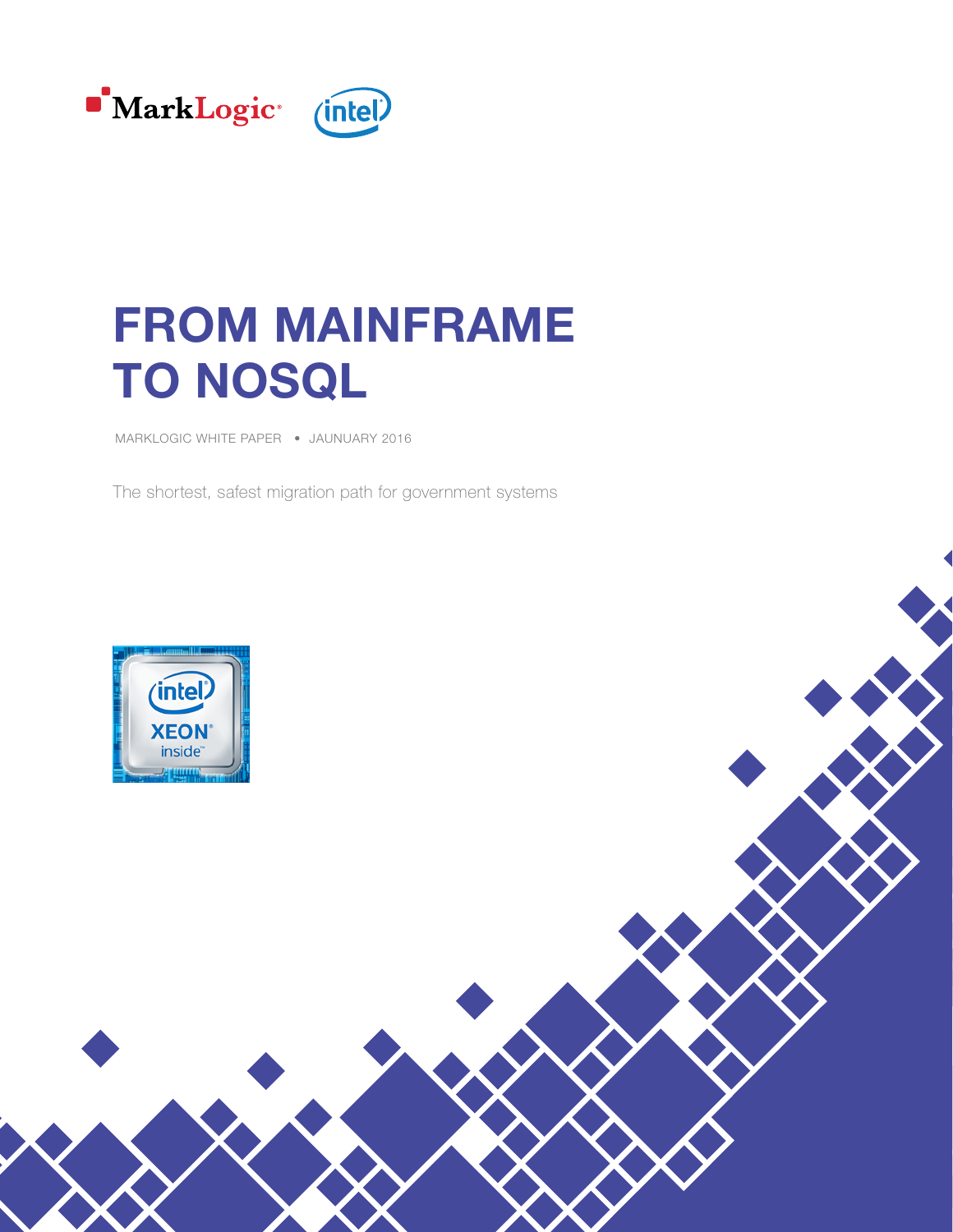## THE OPPORTUNITY FOR **TRANSFORMATION**

The mainframe architecture has served the archiving, transaction, and system of record needs of government agencies for an impressively long time.

However, as we look to the new horizons of data applications, utilizing the legacy mainframe is a costly and time-consuming hurdle. Although maintaining the current installed system may seem to be the most affordable decision for the immediate financial cycle, analysis of the insidious increases in maintenance costs along with lost opportunities builds a strong case for migrating sooner rather than later.

The legacy mainframe is costly and slows data innovation. Organizations are losing ground every day the mainframe remains at the center of the enterprise. The trend toward reduced complexity, along with platform consolidation and environment rationalization, makes a compelling case for considering Intel® Xeon® processor-based solutions.

#### DATA IS THE NEXT COMPETITIVE EDGE

Big data is the topic of conversation across all industries, and for good reason. As far back as 2011, a McKinsey & Company report found that the leaders in big data usage consistently outperformed the rest of their industry in both revenue and earnings<sup>1</sup>. Government agencies have a legacy of managing large repositories of critical data, and are at or near the top consumers of data amongst all enterprise categories<sup>2</sup>.

This push for big data solutions has led to more and more requests to conceive of information in a new way. This new way of looking at the mission can stretch the resources of the mainframe. In many cases, the task is entirely beyond the capabilities of the existing system of record.

Modern expectations require additional transaction and data capabilities. The new standard expects flexible, inclusive, and distributed data

## THE GROWING COST OF DOING NOTHING

Future opportunity can be hard to quantify, but current costs are a serious and measurable issue. While there is a short-term cost to adopting a new technology capable of flexible and creative data implementation, the status quo will be increasingly more expensive. The maintenance of a legacy mainframe is becoming costlier by the year.



As an organization's legacy system ages and widespread use of mainframe technology fades further into history, it will cost more and more to maintain the same level of service.

As the skillsets to maintain the equipment and codebase sunset, programmers and administrators are more difficult to find and increasingly expensive. Following a major data breach, the United States Office of Personnel Management released its 2014 Strategic Information Technology Plan. Along with concerns about security, the report prioritizes migrating away from the legacy mainframe systems because cost of support is expected to rise 10–15 percent annually<sup>3</sup>. And this doesn't even take into consideration opportunity costs of not being able to use mainframe data in new big data solutions.

# THE ALTERNATIVE: DISTRIBUTED DATA CENTERS

While the administration and operation costs of legacy mainframes, including maintenance and new applications, are getting higher, the capabilities and return on investment (ROI) of Intel-based alternatives increase.

<sup>&</sup>lt;sup>1</sup> "Big Data, The Next Frontier for Innovation, Competition, and Productivity," McKinsey Global Institute, 2011.

<sup>2</sup> "2013 Global Storage Market Research Report" Frost & Sullivan, 2013

<sup>3</sup> Strategic Information Technology Plan, U.S. Office of Personnel Management, 2014.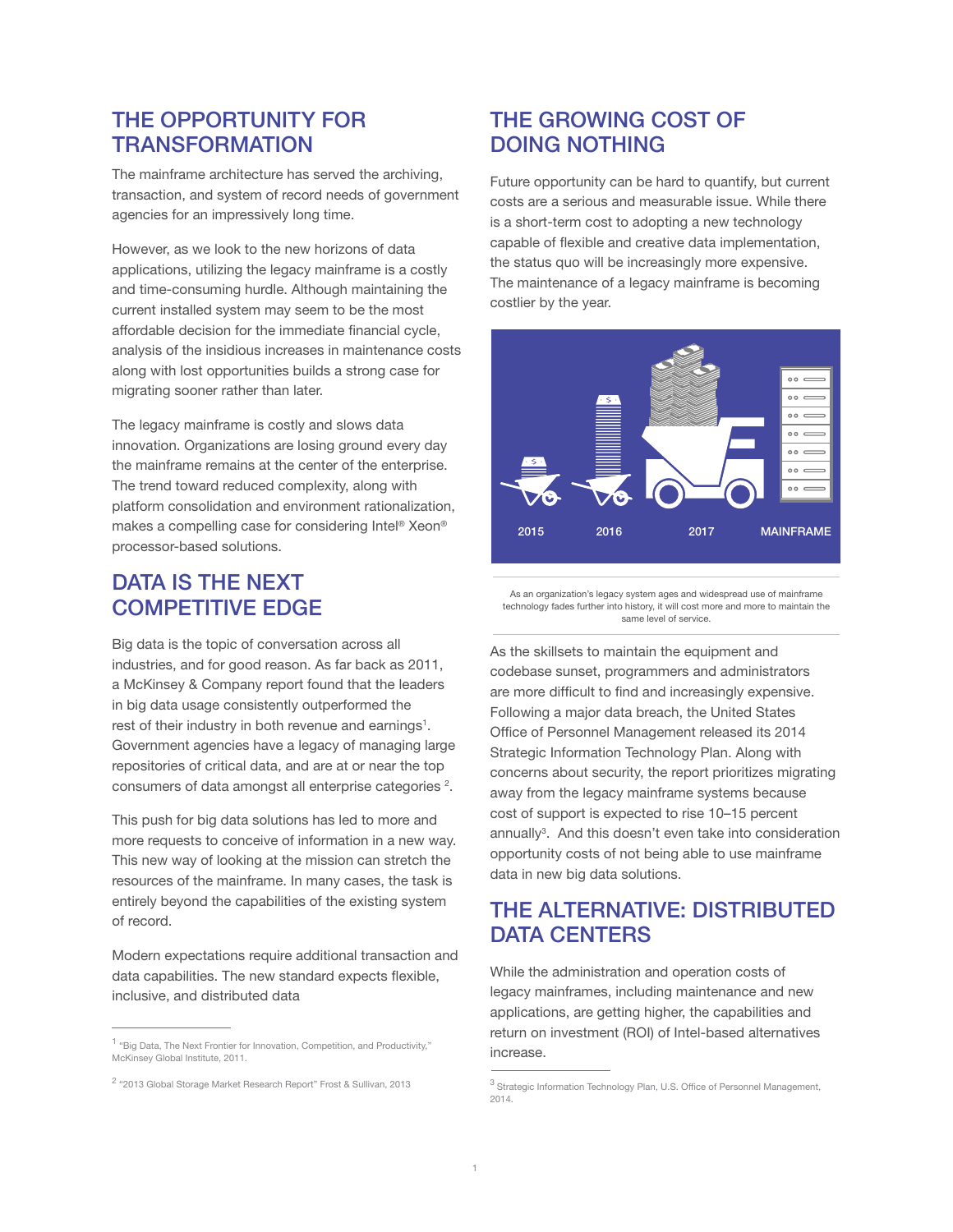The Intel-based data center solution ecosystem is being revolutionized by innovation in management, energy efficiency, and performance. Modern Intel-based data centers are able to run more services per staff hour, megawatt, and clock cycle than ever before.

#### INTEGRATED DATACENTER TECHNOLOGY

Intel storage, network, and compute technologies are increasing the productivity and performance of data centers.

- Scalable Processors Designed for Data Centers For example, the Xeon E5-2600 v3 product family, which is designed for the workloads of a data center, includes numerous enhancements that provide performance increases up to three times that of the previous generation<sup>4</sup>, world-class energy efficiency, and enhanced security.
- Intelligent and Efficient Storage The Intel SSD DC P3608 Series solid state drives (SSD) deliver high-performance and low latency. Non-Volatile Memory Express (NVMe) and eight lanes of PCIe 3.0 eliminate bottlenecks in high performance computing workflows, accelerate databases, and provide business insights through real time analytics. The unique dual controller architecture scales efficiently with multiple core Intel Xeon processors.
- Integrated Network Systems With 1 billion Intel Ethernet ports shipped and more than 30 years of innovation, Intel offers a comprehensive portfolio that includes controllers, adapters, IP, and switch silicon. Since the inception of Ethernet, Intel has continued to help drive Ethernet technology by providing technological advances and active leadership in standards committees and industry associations.

## NOSQL: SKIPPING ETL AND SAYING YES

For decades, the art of data has been designing database schemas and the craft of extract, transform, and load (ETL) processes. Standardizing addresses, financial currencies, and other fields is traditionally a key part of any new data integration or consolidation project on a legacy mainframe system of record. Mainframe data often needs to be copied into a

different application-centric database or data warehouse, requiring an ETL process.

ETL projects need to be vetted for accuracy. The content and process need to be kept up-to-date. ETL can be resource intensive, both for staff and compute. For the agency, ETL is cost, delay, and constraints.

The transform portion in particular is resource intensive and complex. In the transforming of data, some aspects of the information can be lost or compromised. For instance, if a building height is calculated using different parameters in different databases and those need to be stored together, the variances might be lost.

When an organization adopts a NoSQL approach to data management, the database imports content in its native state. The ETL process is replaced by the significantly less involved "extract and load." Sometimes termed "schema-agnostic," Enterprise NoSQL document databases do not require extensive design, planning, or architecture before introducing a new data source.

#### INTEGRATING DATA ACROSS BORDERS

In September of 2015, the US Department of State released a memo calling out their plans for extensive international data collaboration to help achieve sustainable development goals<sup>5</sup>. They plan to integrate data from around the world on topics of health, gender, agriculture, climate, and geospatial.

These initiatives will challenge the abilities of data integrators to bring together a variety of dissimilar data sets and relate them together. As stakeholders become aware of the capabilities of integrated data, they are turning to their information technology staff to create solutions.

## ENABLING EMERGING BIG DATA APPLICATIONS

With modern processing and data tools, organizations are discovering new value in their existing data sets. They create dynamic correlations by combining dissimilar data sources. Enterprise NoSQL is a

<sup>&</sup>lt;sup>4</sup> As of September 8, 2014. New configuration: Hewlett-Packard Company HP Pro-Liant ML350 Gen9 platform with two Intel Xeon Processor E5-2699 v3, Oracle Java Standard Edition 8 update 11, 190,674 SPECjbb2013-MultiJVM max-jOPS, 47,139 SPECjbb2013-MultiJVM critical-jOPS. Baseline: Cisco Systems Cisco UCS C240 M3 platform with two Intel Xeon Processor E5-2697 v2, Oracle Java Standard Edition 7 update 45, 63,079 SPECjbb2013-MultiJVM max-jOPS, 23,797 SPECjbb2013- MultiJVM critical-jOPS [http://www.spec.org/jbb2013/results/res2014q1/jbb2013-](http://www.spec.org/jbb2013/results/res2014q1/jbb2013-20140121-00050.html) [20140121-00050.html](http://www.spec.org/jbb2013/results/res2014q1/jbb2013-20140121-00050.html).

<sup>5 &</sup>quot;Harnessing the Data Revolution for Sustainable Development: U.S. Government Commitments and Collaboration with the Global Partnership for Sustainable Development Data" US Department of State, September 28, 2015. Found at [http://go.usa.gov/3zj7ms](http://go.usa.gov/3zj7ms
)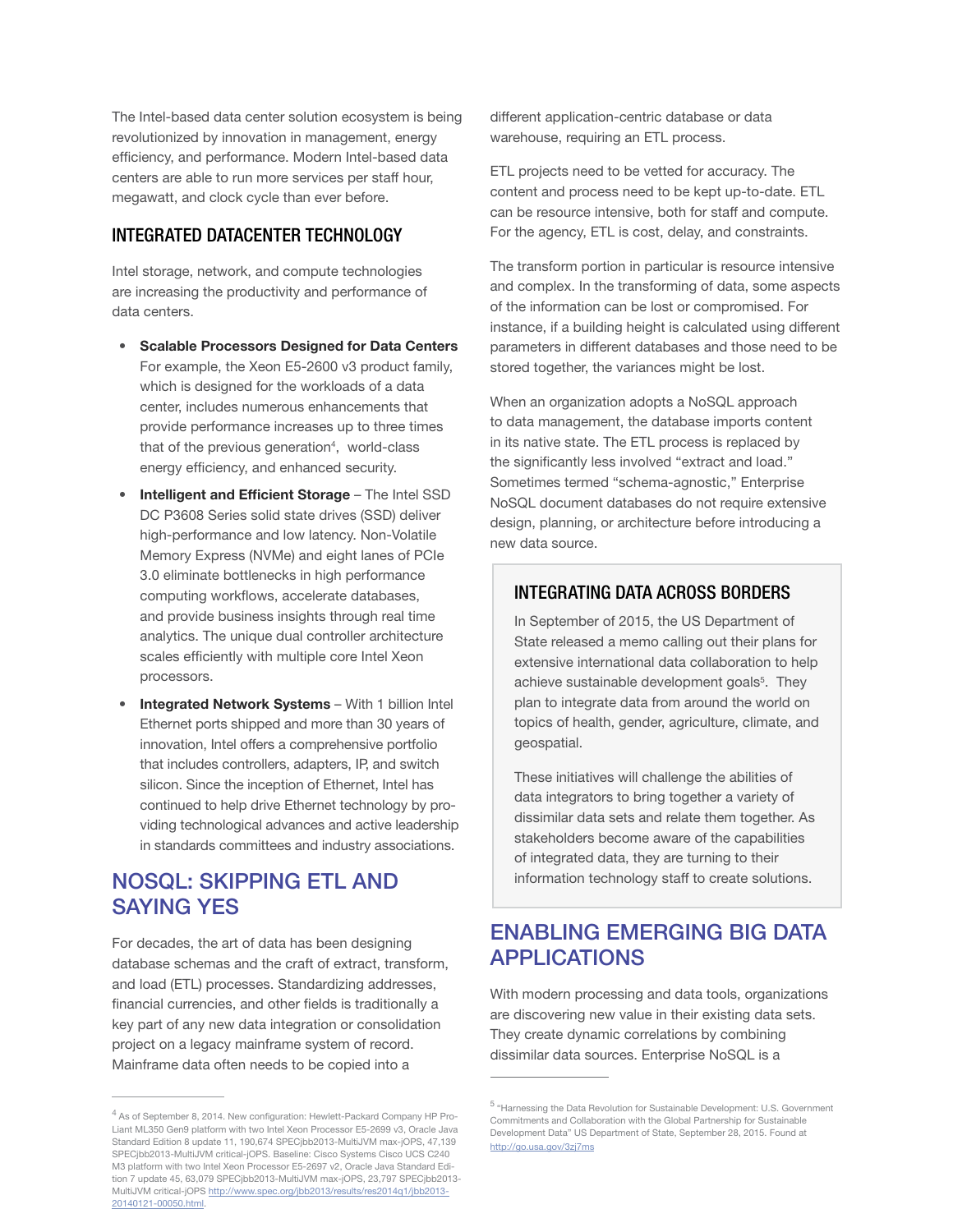

Enterprise NoSQL is a trusted platform that cost-effectively responds to modern business expectations.

compelling enabler of future data applications. An opportunity that requires the consumption of JSON, XML, unstructured files, text, RDF triples, geospatial, or any binary can be implemented rapidly without the prework of ETL and schema design.

A million heterogeneous documents can be corralled to answer a complex question such as those government agencies face. For example, the World Bank recently needed to determine "Where should the World Bank approve loans that will enhance agricultural incomes of small farmers and ensure increased access to services related to health, nutrition, sanitation and social entitlements?"6 No matter the format each system uses, data and documents from a variety of sources can be combined to get a good result.

## MISSION-CRITICAL APPS ON NoSQL

Designed for durability and scalability, Enterprise NoSQL technology from MarkLogic supports massively scaled applications around the world. MarkLogic<sup>®</sup> Enterprise NoSQL is the platform for organizations in

 $^6$  World Bank Press Release, Dec 22, 2014: World Bank Approves \$75 Million Project in Andhra Pradesh, India – Expected to Improve Incomes and Health of Farmers found at [http://www.worldbank.org/en/news/press-release/2014/12/19/](http://www.worldbank.org/en/news/press-release/2014/12/19/world-bank-75-million-project-andhra-pradesh-india-incomes-health-farmers) [world-bank-75-million-project-andhra-pradesh-india-incomes-health-farmers](http://www.worldbank.org/en/news/press-release/2014/12/19/world-bank-75-million-project-andhra-pradesh-india-incomes-health-farmers)

need of a system of record capable of high volume and high flexibility. Many companies are already realizing the benefits of MarkLogic Enterprise NoSQL.



**7+ million** rich media assets  $\vert$  <1 second search results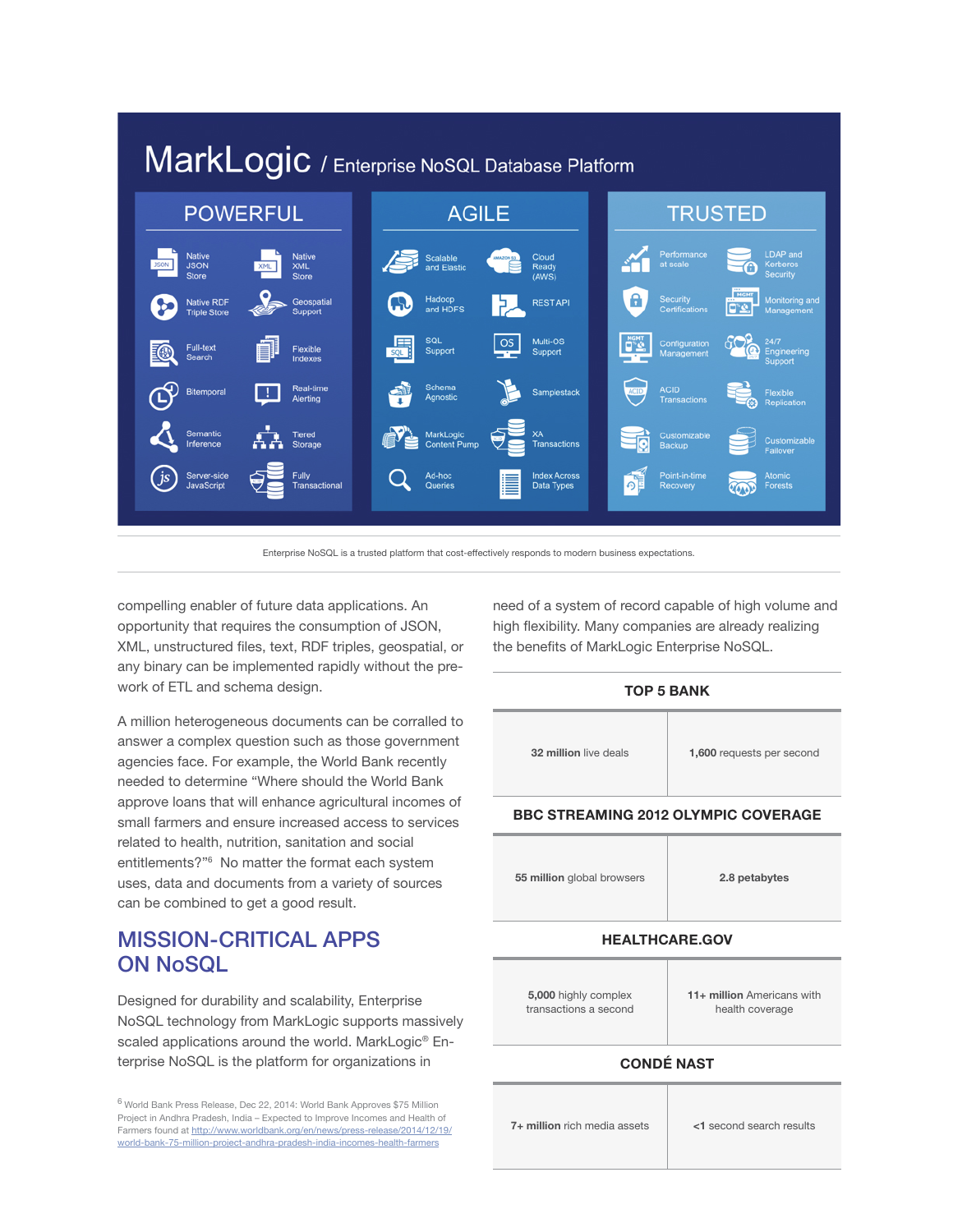# DISTRIBUTED AND FLEXIBLE DATA CENTER ARCHITECTURE

When dealing with field offices, new service offerings, and changing business climates, organizations need to be able to affordably grow and transform IT infrastructure. With a mainframe, one can add processing and storage, but adding secondary locations is not so easy. Architecting for bursts and peaks means essentially purchasing compute for the maximum need.

Organizations adopting Intel® Xeon® processor-based data centers can manage growth and opportunity using modern flexible computing techniques. Virtualization of servers and infrastructure allows for an unprecedented ability to maximize resource use.

Bursts in demand and new initiatives mean that an IT organization needs to be able to cost-effectively increase compute capacity, perhaps for only a brief period of time. Applications developed on Intelbased solutions have options. Along with reallocating resources within the data center, hybrid cloud solutions can extend the application to a platform as a service (PaaS) or an infrastructure as a service (IaaS) vendor. MarkLogic is architected to handle elasticity and new distribution deployments without downtime.

# MIGRATING THE SYSTEM OF RECORD FROM A LEGACY MAINFRAME TO NOSQL

#### ENTERPRISE NoSQL + INTEL-BASED **SOLUTIONS**

- Are ready for new integrations
- Are designed for distributed workloads
- Scale up and down elastically
- Lower management costs
- Lower development costs
- Lower TCO costs

Achieving the promise of a new technology usually means a migration process. Migrating a system of record, the heartbeat of an organization, is no small task and not one to be taken lightly. As the market moves away from mainframe solutions, actionable guidance and help is available to the organization that embarks on a migration path.

Intel offers best practices for the migration planning and execution in its paper "Migration from UNIX/RISC and Mainframe to Intel-Based Solutions."

#### HSBC RE-HOSTS MODERN MAINFRAME APPLICATIONS

HSBC encountered performance and reliability issues for a key mainframe after deploying a new suite of loan applications. Migrating the applications to Intel Xeon processor-based servers delivered:

- A better experience for customers and branch office personnel due to improved performance and higher uptime
- Lower costs and greater headroom, with 70 percent lower monthly service charges and a 2,000 MIPS reduction in mainframe workloads
- Improved business flexibility with an infrastructure that is easier to scale and adapt

Read the full case study for more information about the HSBC methodology and migration experience at [http://www.intel.com/content/dam/](http://www.intel.com/content/dam/www/public/us/en/documents/white-papers/data-center-xeon-hsbc-whitepaper.pdf) [www/public/us/en/documents/white-papers/](http://www.intel.com/content/dam/www/public/us/en/documents/white-papers/data-center-xeon-hsbc-whitepaper.pdf) [data-center-xeon-hsbc-whitepaper.pdf](http://www.intel.com/content/dam/www/public/us/en/documents/white-papers/data-center-xeon-hsbc-whitepaper.pdf).

For more guidance on migration to an Intel architecture data center, visit the Intel [IT Center for Server Migration](http://www.intel.com/content/www/us/en/mission-critical/mission-critical-meeting-todays-it-challenges.html)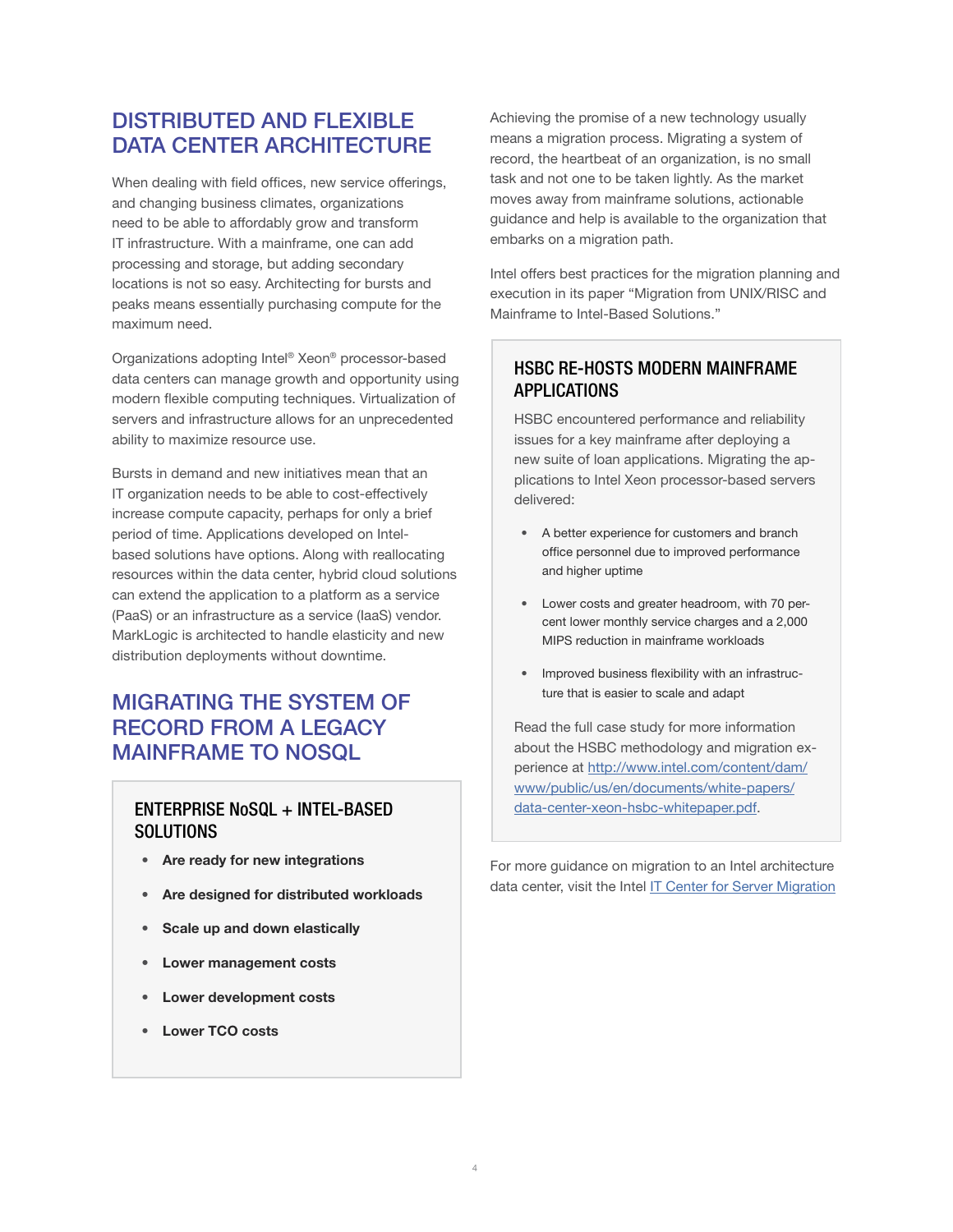**ff** MarkLogic has now serviced four of our county initiatives, and I know that there are several other applications we are considering using MarkLogic for as well."

— Jim Callahan, Lead Application Developer, Fairfax County

# LEAPFROG RDBMS: ENTERPRISE NoSQL IS A MORE COMPELLING DESTINATION



Migrating to Enterprise NoSQL provides greater capabilities and a less disruptive migration path than RDBMS.

The legacy mainframe applications that are still running today have most likely survived despite previous challengers. Throughout the years, IT departments have evaluated migrations to relational database management systems (RDBMS). Many times, they chose to leave the mainframe in place.

Since the 1990s, relational databases have become the expected database solution for most data projects. Still, there is a huge base of applications still running on thousands of mainframe systems around the world. They were not migrated for very good reasons: migration is costly, disruptive, and risky.

Enterprise NoSQL, along with offering extended capabilities, has a safer, less intensive migration path and offers greater data agility to ensure the data is future-proofed for the next 40 or more years. With a more flexible information storage, less transformation means less time and less risk

## CASE STUDY: IMPROVING PRODUCTIVITY AND TCO

One of the largest counties in the nation, Fairfax County, Virginia, sought to make it easier for county employees, land developers, and residents to access real-time information about zoning changes, county land ordinances, and property history. There were volumes of data in disparate databases and file systems and in different formats that couldn't be effectively searched.

After implementing MarkLogic, the county was able to launch an application that boosted the productivity of county employees and reduced TCO. In addition, it also gives residents an online source to access information on their computers or smart phones.



With Enterprise NoSQL, Fairfax County integrated data from multiple diverse sources to provide better service and reduce costs.

# MEASURING SUCCESS

For most government IT departments, a reliable system of record is the expected baseline. Surveyed IT departments have found that their internal customers can be the source of the most resistance to a migration. This is a reflection of the importance of reliability. Job one is to preserve or enhance the customer experience in line of business applications.